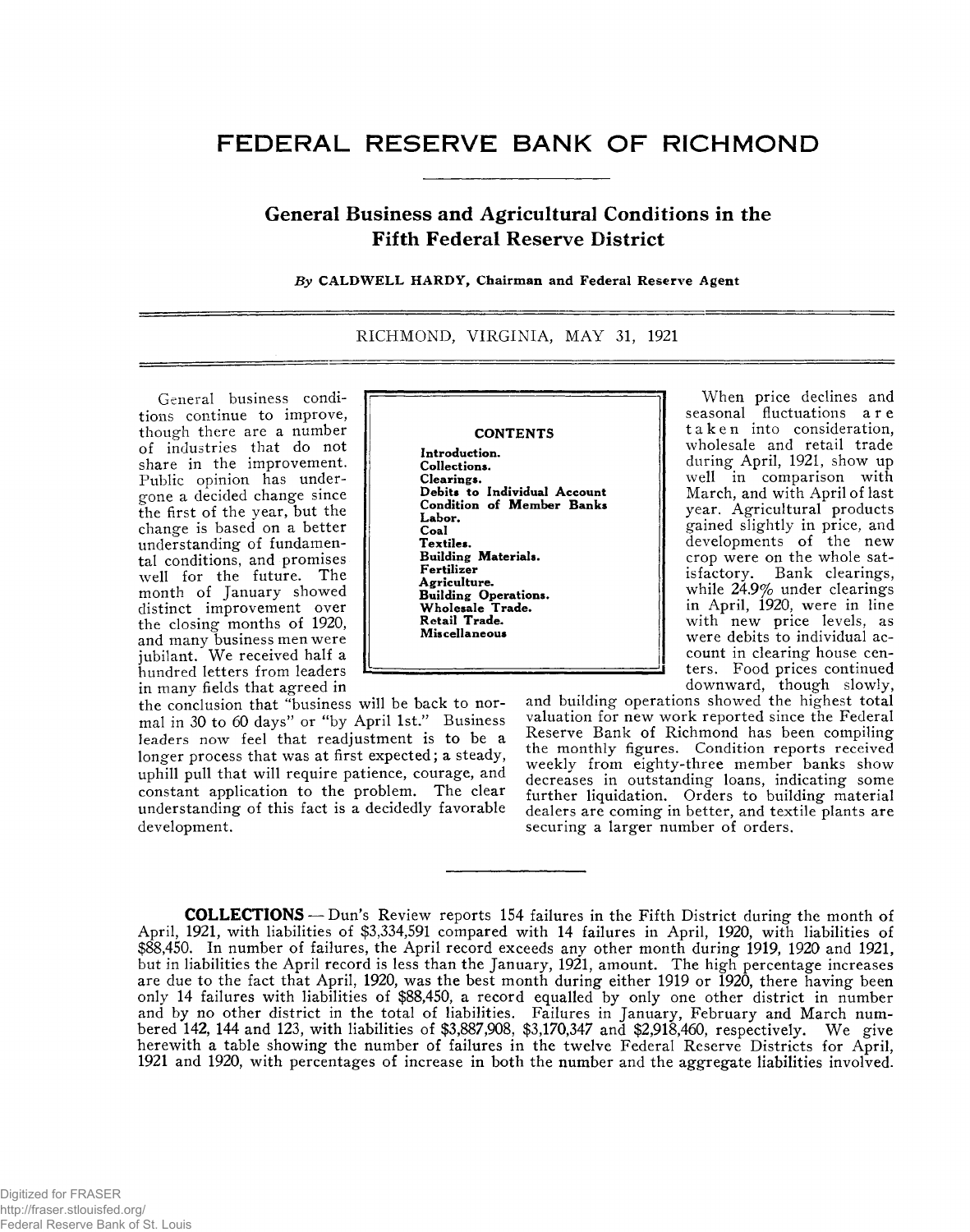| City and District                                                                                                                                                                                                                                                                                                                                                                                                         |                                                                               | Number                                                                 | Per Cent                                                                                                | Liabilities                                                                                                                                                  | Per Cent                                                                                                                                    |                                                                                                                    |  |
|---------------------------------------------------------------------------------------------------------------------------------------------------------------------------------------------------------------------------------------------------------------------------------------------------------------------------------------------------------------------------------------------------------------------------|-------------------------------------------------------------------------------|------------------------------------------------------------------------|---------------------------------------------------------------------------------------------------------|--------------------------------------------------------------------------------------------------------------------------------------------------------------|---------------------------------------------------------------------------------------------------------------------------------------------|--------------------------------------------------------------------------------------------------------------------|--|
|                                                                                                                                                                                                                                                                                                                                                                                                                           | 1921                                                                          | 1920                                                                   | Increase                                                                                                | 1921                                                                                                                                                         | 1920                                                                                                                                        | Increase                                                                                                           |  |
| Boston, First ___________________<br>New York, Second<br>Philadelphia, Third _____________<br>$C level and. Fourth$ $------$<br>Richmond, Fifth ______________<br>Atlanta. Sixth __________________<br>Chicago, Seventh _______________<br>St. Louis, Eighth _______________<br>Minneapolis, Ninth _____________<br>Kansas City, Tenth_____________<br>Dallas. Eleventh ______________<br>San Francisco, Twelfth_________ | 145<br>229<br>104<br>118<br>154<br>136<br>178<br>115<br>39<br>50<br>98<br>121 | 51<br>117<br>24<br>36<br>14<br>36<br>39<br>14<br>16<br>32<br>16<br>109 | 184.3<br>95.7<br>333.3<br>227.8<br>1.000.0<br>277.8<br>356.4<br>721.4<br>143.8<br>56.3<br>512.5<br>11.0 | 1,746,699<br>S<br>10,471,232<br>2,227,631<br>4.366.788<br>3.334.591<br>1,997,350<br>3.949.115<br>2,427,872<br>593,718<br>1.966.778<br>2.905,847<br>2.580.148 | \$<br>982.320<br>2,865.153<br>278,334<br>352,946<br>88,450<br>361,833<br>4,551,640<br>200.207<br>681.330<br>628.450<br>100.582<br>2.132.890 | 77.8<br>265.5<br>700.3<br>1,137.2<br>3.670.0<br>452.0<br>$-13.2$<br>1.112.7<br>$-12.9$<br>213.0<br>2.789.0<br>21.0 |  |
| Totals <sub>--</sub>                                                                                                                                                                                                                                                                                                                                                                                                      | 1,487                                                                         | 504                                                                    | 195.0                                                                                                   | \$38,567,769                                                                                                                                                 | 13.224.135<br>S                                                                                                                             | 191.6                                                                                                              |  |

#### **FAILURES IN THE TWELVE FEDERAL RESERVE DISTRICTS**

Thirty-six wholesale houses sent us reports on collections for April, 1921, which indicate about the same conditions that have existed since last fall. Collections made by grocers and furniture manufacturers show some improvement in comparison with those of March, while in the dry goods and shoe trade they remain about the same heretofore reported. Hardware jobbers have been less successful in collecting than in preceding months of this year. As in previous months during this year the slowest collections have been in the cotton section of the district. We have classified thirty-three of the replies for April given us by wholesalers and included them in the table given herewith. In addition to these, three reports could not be accurately classified, a hardware dealer reporting his collections slow to fair, a dry goods jobber writing that collections are good except in the cotton region, and another dry goods dealer reporting conditions fair to slow.

| Lines Sold                                                                              | Collections Reported as |      |      |      |          |  |  |  |  |  |
|-----------------------------------------------------------------------------------------|-------------------------|------|------|------|----------|--|--|--|--|--|
|                                                                                         | Good                    | Fair | Slow | Poor | Total    |  |  |  |  |  |
| Dry Goods __________________________<br>Boots and Shoes--------------------<br>Hardware |                         |      |      |      |          |  |  |  |  |  |
| March Totals<br>February Totals ______________<br>January Totals ---------------        |                         |      |      |      | 36<br>38 |  |  |  |  |  |

Reports sent us by leading department and general stores located throughout the district show that collections are not holding up as well in retail trade as they are in wholesale. Two or three months ago wholesalers were reporting collections slow or fair, while retailers reported their collections good to excellent. In March retailers found it difficult to make their usual collections, and in April five stores reported collections good; six, fair; and four, poor or below normal for this season of the year.

### **MONTHLY CLEARINGS**

| No.             | <b>CITIES</b>                             |    | For Month of April |    |             | Increase<br>or<br>Decrease |                | Per Cent of<br>Increase<br>$\alpha$ r | No. |
|-----------------|-------------------------------------------|----|--------------------|----|-------------|----------------------------|----------------|---------------------------------------|-----|
|                 |                                           |    | 1921               |    | 1920        |                            |                | Decrease                              |     |
|                 |                                           | \$ | 4.839.170          | \$ | 6.087.079   | S.                         | $1.247.909 -$  | $20.5-$                               |     |
|                 | Baltimore, Md. ________________           |    | 336,698,455        |    | 393,131,859 |                            | 56,433,404     | $14.4-$                               |     |
|                 | Charleston, S. $C_{\text{---}}$           |    | 11.540.836         |    | 21,784,634  |                            | $10.243.798 -$ | $47.0 -$                              |     |
|                 |                                           |    | 6.782.901*         |    |             |                            |                |                                       |     |
|                 | Columbia, S. $C_{\text{2}}$               |    | 9.051,254          |    | 18.036.245  |                            | 8.984.991-     | $49.8 -$                              |     |
|                 | Frederick, Md. ________________           |    | 2,726,984          |    | 3.750,529   |                            | $1.023.545-$   | $27.3 -$                              |     |
|                 | Greensboro, N. $C_{\text{max}}$           |    | 4,553,988          |    | 6.713.460   |                            | $2.159.472-$   | $32.2-$                               |     |
| 8.              |                                           |    | 5.328.300          |    | 16,716,050  |                            | 11,387.750-    | $68.1 -$                              |     |
| 9.              | Hagerstown, Md. $------$                  |    | 3,605,787          |    | 4.335.290   |                            | $729.503-$     | $16.8-$                               |     |
| 10.             | Huntington, W. Va                         |    | 7.315.695          |    | 7.930.293   |                            | 614.598-       | $7.8-$                                | 10  |
|                 | Newport News, $Va_{\{-1,1,2,2,3,4,5,6\}}$ |    | 2,019,173          |    | 4.434.572   |                            | $2,415,399-$   | $54.5-$                               |     |
| $\frac{11}{12}$ | Norfolk, Va. $-$ ------------------       |    | 28,487,372         |    | 44,403,040  |                            | $15.915.668-$  | $35.8-$                               | 12  |
| $\parallel$ 13. |                                           |    | 4,782,694          |    | 8.333.696   |                            | $3.551.002-$   | $42.6 -$                              | 13  |
| 14.             | Richmond, Va. _________________           |    | 155, 156, 395      |    | 254,400,585 |                            | 99.244.190-    | $39.0-$                               | 14  |
| $\parallel$ 15. | Spartanburg, S. $C_{\text{---}}$          |    | 2,627,046*         |    |             |                            |                |                                       | 15  |
| ll 16.          | Washington, D. $C_{\text{---}}$           |    | 73,437,845         |    | 74,765,860  |                            | 1,328,015-     | $1.8-$                                | 16  |
|                 | $Totals$ --------------                   |    | 649.543.948        | \$ | 864.823.192 | \$                         | 215.279.244-   | $24.9-$                               |     |

**\* Not included in Totals. — Denotes decrease.**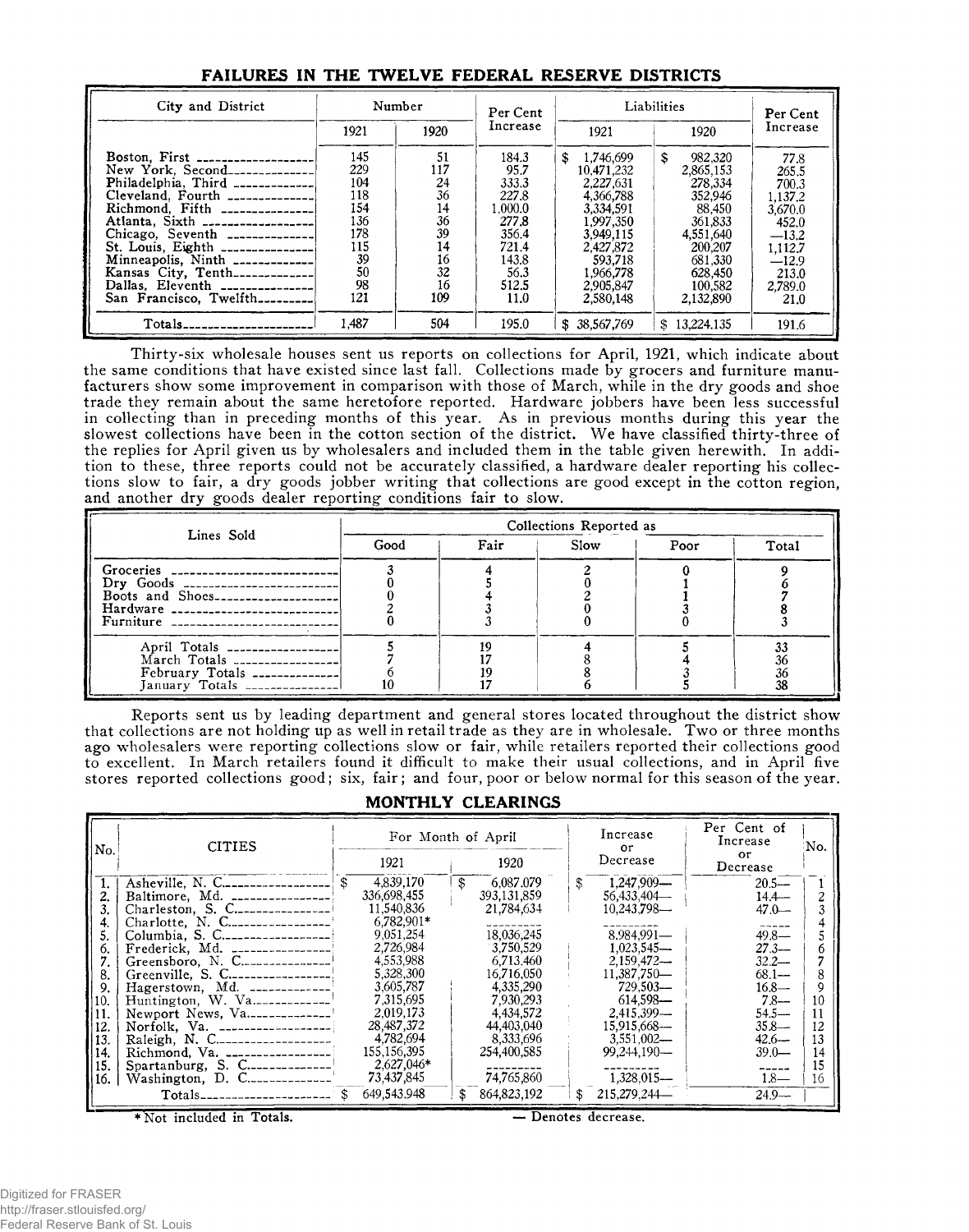The table shows clearings in April, 1921, for sixteen cities in the Fifth District, the April, 1920, figures being available for only fourteen. These fourteen cities show clearings in April, 1921, amounting to \$649,543,948 compared with \$864,823,192 in April, 1920, a decrease this year of \$215,279,244, or 24.9%. The decrease in March, 1921, under March, 1920, was 25.2%. These decreases reflect the decline in general price levels, and do not indicate that  $24.9\%$  less business was done in April, 1921, than in April last year.

|  |  |  | DEBITS TO INDIVIDUAL ACCOUNT IN CLEARING HOUSE CENTERS |  |
|--|--|--|--------------------------------------------------------|--|
|--|--|--|--------------------------------------------------------|--|

| <b>CITIES</b>                                                                                                                                                                       | For the Weeks Ending                                                                                                                                          |                                                                                                                                                             |                                                                                                    |  |  |  |  |  |
|-------------------------------------------------------------------------------------------------------------------------------------------------------------------------------------|---------------------------------------------------------------------------------------------------------------------------------------------------------------|-------------------------------------------------------------------------------------------------------------------------------------------------------------|----------------------------------------------------------------------------------------------------|--|--|--|--|--|
|                                                                                                                                                                                     | May 4, 1921                                                                                                                                                   | April 6, 1921                                                                                                                                               | May 5, 1920                                                                                        |  |  |  |  |  |
| Baltimore, Md. ______________________<br>Charleston, S. C<br>Charlotte, N. C<br>Columbia, S. C.<br>Greenville, S. C<br>Huntington, W. Va.<br>Richmond, Va. ------------------------ | 99.716.000<br>\$<br>7.120,000<br>6.664.000<br>5.551.000<br>$3.171.000*$<br>5.234,000*<br>13,199,000<br>4.300.000<br>26,312,000<br>37.918.000*<br>$6.704.000*$ | \$<br>99,691,000<br>7.263.000<br>5,756,000<br>4.949.000<br>3.177.000*<br>5.413,000*<br>14,152,000<br>4.000.000<br>24,628,000<br>40,155,000*<br>$6.132.000*$ | \$<br>115.737.000<br>11.706.000<br>8.513.000<br>8.248.000<br>22.134.000<br>3.800.000<br>36,904,000 |  |  |  |  |  |
| Totals for $\overline{7}$ cities<br>Totals for 11 cities---------------                                                                                                             | 162,862,000<br>215,889,000                                                                                                                                    | \$<br>160.439,000<br>215,316,000                                                                                                                            | \$<br>207,042,000                                                                                  |  |  |  |  |  |

\* Not Included in Totals for Seven Cities.

Debits to Individual Account in seven cities of the Fifth District totaled \$162,862,000 for the week ending May 4, 1921, compared with \$207,042,000 reported by the same cities for the corresponding week of 1920, a decrease this year of \$44,180,000, or 21.3%. Compared with totals reported for the week ending April 6, 1921, the May 4, 1921, figures show an increase of 1.5%. As in the case of clearing house figures mentioned above, the percentage decrease this year in debits to individual account reflects the general price declines, and does not indicate a 21.3% decrease in volume of business transacted.

**CONDITION OF EIGHTY REPORTING MEMBER BANKS IN SELECTED CITIES**

| <b>ITEMS</b>                                                                                                                                                                                                                                                                                | May 4, 1921                |                                         | April 8, 1921                                                         | May 7, 1920                                                                   |
|---------------------------------------------------------------------------------------------------------------------------------------------------------------------------------------------------------------------------------------------------------------------------------------------|----------------------------|-----------------------------------------|-----------------------------------------------------------------------|-------------------------------------------------------------------------------|
| 1. Total Loan and Discounts (exclusive)<br>2. Total Investments in Bonds and Se-<br>curities<br>------------------------<br>3. Total Loans and Investments ________<br>4. Reserve Balance with Federal Re-<br>serve Bank _______________________<br>5. Cash in Vaults---------------------- | 411,638,000<br>531.124,000 | 119.486.000<br>31.007.000<br>16.140.000 | 420,759,000<br>119,826,000<br>540.585.000<br>34,392,000<br>14.173.000 | \$<br>493,256,000*<br>87,826,000**<br>581,082,000<br>35.683.000<br>19,326,000 |
| 6. Demand Deposits ___________________<br>7. Time Deposits _____________________                                                                                                                                                                                                            | 302,870,000<br>115,722,000 |                                         | 311.462,000<br>115.023.000                                            | 348,715,000<br>103,403,000                                                    |

\* Includes some miscellaneous investments. \*\* Government Securities only.

Because of the change in the method of compilation, mentioned last month, the figures given in the table for items 1 and 2 are not comparable for the 1921 and 1920 dates, but item 3 is comparable, as are items 4 to 7, inclusive. The figures show decreases in all items between May 7, 1920, and May 4, 1921, except Time Deposits, which increased in the year from \$103,403,000 to \$115,722,000, or 11.9%. Total Loans and Investments decreased from \$581,082,000 to \$531,124,000, or 8.6%; Reserve with Federal Reserve Bank, from \$35,683,000 to \$31,007,000, or 13.1%; Cash in Vaults, from \$19,326,000 to \$16,140,000, or 16.5%; and Demand Deposits, from \$348,715,000 to \$302,870,000, or 13.1%.

Comparing the figures for April 8, 1921, and May 4, 1921, it is seen that liquidation of bank loans has continued during the past four weeks, the \$420,759,000 reported on April 8, 1921, having declined to \$411,638,000 on May 4, 1921, a decrease of \$9,121,000, or  $2.2\%$ . During the same four weeks, Reserve Balance with Federal Reserve Bank decreased 9.8%, while Cash in Vaults increased 13.9%. Demand Deposits declined from \$311,462,000 to \$302,870,000, a decrease of \$8,592,000, or 2.8%, while Time Deposits increased from \$115,023,000 to \$115,722,000, or six-tenths of one per cent.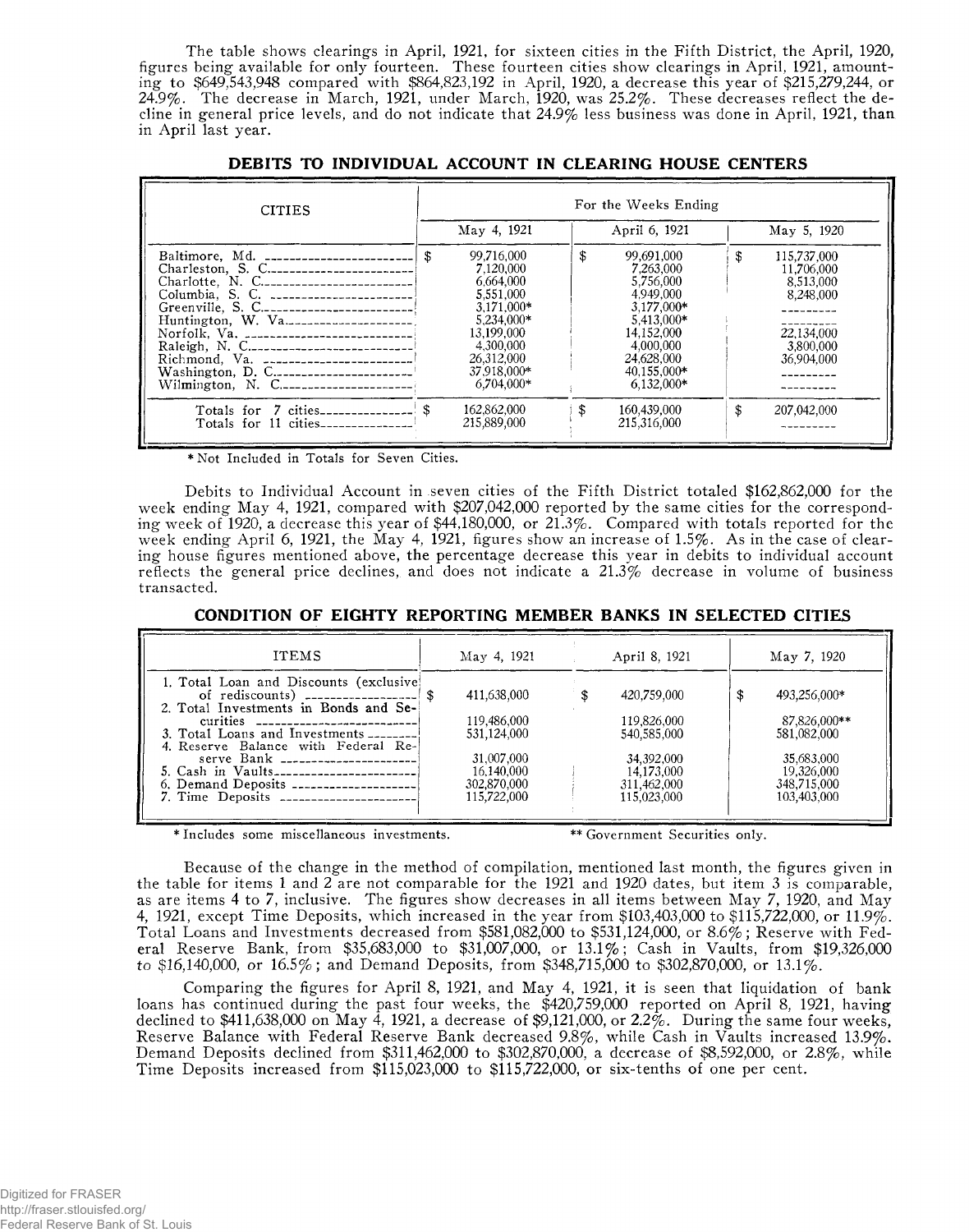**LABOR** — Although increased construction work has given employment to a few men, others have been released by manufacturers who have reduced their working forces or shortened running time. Unemployment is noticeable among middle aged and older women, who have been released from factories in considerable numbers. Wage adjustments have been made without friction in most lines of work. In some cases unorganized workers have quietly taken the place of organized workers who refused to submit to reductions. Farm labor is more plentiful than the demand, and naturally farm wages have been greatly reduced. The reports of the United States Employment Bureau for the Fifth District show that more applications for employment have been received this month than last.

**COAL** — There was no change in the coal situation during April, either in wholesale or retail trade. Prices held firm after the slight reduction made by some retailers in March; consumers bought for immediate needs only; in the face of limited orders received at the mines underproduction continued and the labor condition remained unimproved. Dealers are urging customers to buy during the summer months, but consumers are reluctant, though dealers insist that prices are not going lower this season.

**TEXTILES** — There has been a slight improvement in textiles since our last report. The mills are running approximately full time, and more orders are being received than was the case six weeks ago, but mill authorities claim that, at present selling prices, they are making no profits. Although the cost of raw material is very low, many other elements entering into the expense of manufacture, such as coal and transportation charges, have declined little. The recent activity in the automobile tire industry has been reflected by the number of orders received at those mills which work largely or entirely on tire fabrics. The largest hosiery mill in the district is running full time, and the dye and finishing plants are operating both day and night.

**BUILDING MATERIALS** — Reporting dealers in building materials state that their business has improved as compared with its condition last fall. There are still serious obstacles to be overcome, among those being difficulty in financing construction projects, and continued high wages in the building trades. Many lumber and steel dealers contend that their business cannot become prosperous or satisfactory until the railroads enter the markets for their normal supply of these products. During April and early May lumber dealers received a considerable number of orders, and statistics issued by the Southern and the North Carolina Pine Associations show that consumption of this commodity is now ahead of production. Dealers in lumber and brick write that their prices have fallen from 10% to 15% in the past thirty days, and dealers in plumbers' supplies report reductions of 33% since January first. Brick yards that are working have sufficient orders to keep them busy. There has been a slight increase in orders received for structural iron and steel and for iron pipe. Paint and varnish dealers report a better feeling in the trade, though few orders are being received.

**FERTILIZER** — The present season has been unsatisfactory to fertilizer companies. In addition to experiencing much difficulty in making collections from jobbers and farmers for fertilizer used under 1920 crops, the mills have sold not more than  $50\%$  of the usual tonnage this season, and claim that little profit is being made on the goods sold, since they were manufactured largely from raw materials bought or contracted for at high prices last year. Reductions late in the season by fertilizer manufacturers failed to stimulate buying to any appreciable extent, partly because of delay in making price reductions but chiefly because the farmers found difficulty in financing fertilizer purchases on account of the large percentage of last year's obligations that have not been settled.

**AGRICULTURE** — Unseasonable weather during May retarded crop development, serious losses having resulted from frost. Due to prevailing cold, proper germination of seeds has been prevented and growth of crops has been checked. Previous reports of serious damage to fruit have been confirmed, and only 20% of the average crop is reported from many orchard sections. During April cotton suffered severely from late frosts, necessitating extensive replanting, and corn has also been injured. Wheat in South Carolina and Virginia, and potatoes in South Carolina, have been damaged considerably.

Preparation of the soil and actual planting has progressed satisfactorily throughout the district. In South Carolina tobacco and sweet potatoes have been transplanted, corn is up in the southern section and planting is being rushed in the northern counties. North Carolina reports similar progress, and Virginia and Maryland are following as closely as their later season will permit.

According to the Department of Agriculture's weekly report, issued through the Bureau of Crop Estimates, the acreage planted in cotton has been considerably reduced in the Carolinas. Tobacco acreage has been slightly increased in South Carolina, but early reports indicate reductions in both North Carolina and Virginia. Corn acreage is about normal except in North Carolina, where some increase is reported.

There has been a notable though small movement of cotton, and markets heretofore dormant sold more cotton during May than in the preceeding months of this year. Liquidation resulting from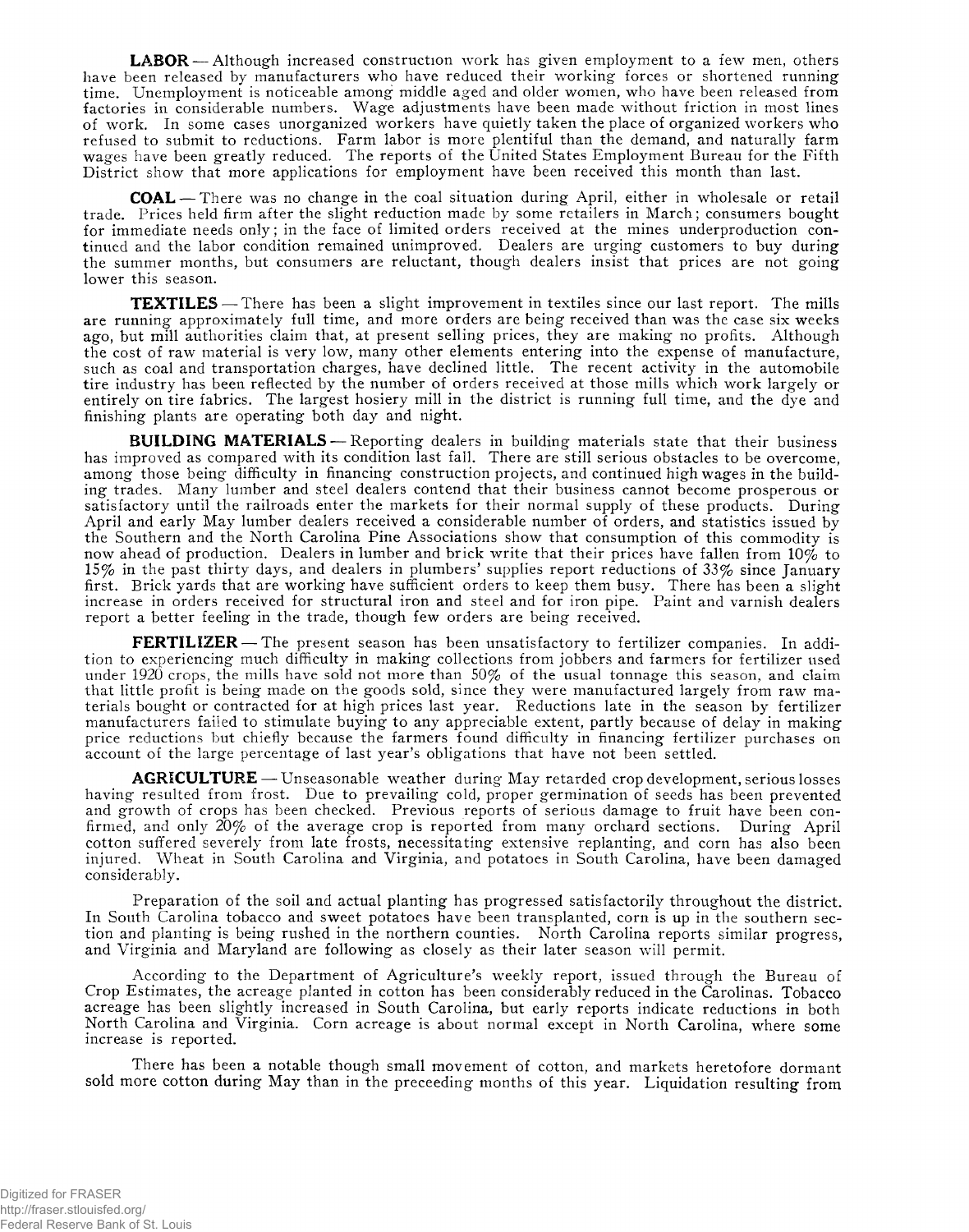even the limited sale has given material relief to immediate localities, and has served to stimulate local business. The price on nineteen markets in North and South Carolina increased from an average of 10.40 cents for middling for the week ending April 16 to 10.93 cents for the week ending May 14.

Practically all of the 1920 tobacco crop has been sold by the growers, and the markets will close for the season in two weeks.

Labor for farm work is plentiful at reduced wages, but money is scarce and farmers are straining every energy to do the work themselves. The 1921 crops in the Fifth District promise to be among the cheapest ever made. This should be of material assistance in helping the farmers recover the losses incident to last year's crops.

|                                          |                                                                |                                                            | Permits Issued        |                        |                                   |                                   |                                       |                               |                              |                                                                                   |                                  |                       |
|------------------------------------------|----------------------------------------------------------------|------------------------------------------------------------|-----------------------|------------------------|-----------------------------------|-----------------------------------|---------------------------------------|-------------------------------|------------------------------|-----------------------------------------------------------------------------------|----------------------------------|-----------------------|
|                                          | <b>CITIES</b>                                                  |                                                            | New                   | Repairs                |                                   |                                   | New Construction                      | Alterations                   |                              | Per Cent.<br>Increase or<br>Decrease,<br>οf<br>Total<br>Increase                  |                                  |                       |
| Σó.                                      |                                                                | 1921                                                       | 1920                  | 1921                   | 1920                              | 1921                              | 1920                                  | 1921                          | 1920                         | Valuation                                                                         | or<br>Decrease $ \bar{z} $       | $\circ$               |
|                                          | MARYLAND<br>Baltimore                                          | 518                                                        | 646                   | 1,624                  |                                   |                                   | 1, 355 \$8, 205, 200 \$4, 315, 560 \$ | 761,040 \$                    |                              | 806, 160 \$3, 844, 520                                                            | 75.1                             | 1                     |
| 2<br>$\mathbf{a}$                        | $Cumberland$<br>Frederick<br><b>VIRGINIA</b>                   | 23<br>6 <sup>1</sup>                                       | 23<br>10 <sup>1</sup> | 36<br>10 <sub>1</sub>  | 29 <sub>l</sub><br>$\overline{2}$ | 70,700<br>8,430                   | 78,700<br>12,980                      | 21, 260<br>13,040             | 18,655<br>4,400              | $5,395-$<br>4,090                                                                 | $5.5-$<br>23.5                   | $\boldsymbol{2}$<br>3 |
| 51<br>6                                  | Lynchburg<br>$N$ orfolk<br>Richmond                            | -13<br>39<br>116                                           | 6<br>141<br>72        | 27<br>72<br><b>138</b> | 14<br><b>18</b><br><b>119</b>     | 28, 150<br>154, 657<br>619, 672   | 13,300<br>542, 543<br>776, 816        | 10,600<br>49.354<br>141, 275  | 4,350<br>71, 570<br>189,048  | 21, 100<br>$410, 102-$<br>$204, 917-$                                             | 119.5<br>$66.8 -$<br>$21.2 -$    | 4<br>5<br>6           |
| 8                                        | Staunton<br>WEST VIRGINIA                                      |                                                            | $*85$<br>7            | 1                      | $\vert$ 0                         | $*217,700$<br>5,425               | $*168,492$<br>14, 200                 | . 1<br>165                    | $\vert 0 \vert$              | 49.208<br>$8,610-$                                                                | 29.2<br>$60.6 -$                 | 7<br>8                |
| 9<br>10 <sup>1</sup>                     | Charleston $\dots \dots \dots \dots$ 115<br>Huntington         | $ *194 $                                                   | 61<br>*123            | 32                     | 12 <sup>1</sup>                   | 272, 582<br>$*460, 545$<br>40,000 | 356, 754<br>$*323,090$<br>20,000      | 27, 250<br>30,000             | 8,275<br>8,000               | $65, 197-$<br>137, 455<br>42,000                                                  | $17.9-$<br>42.5<br>150.0         | 9<br>10<br>'11        |
| 12 <sup>1</sup><br>13 <sup>1</sup>       | NORTH CAROLINA<br>Asheville $\dots\dots$<br>$Charlotte \ldots$ | 37<br>37                                                   | 41<br>16              | 64<br>15 <sup>1</sup>  | 78<br>17                          | 114, 550<br>138, 900              | 239,000<br>91, 355                    | 32, 516<br>15, 227            | 32,510<br>37, 625            | $124.444-$<br>25.147                                                              | $45.8 -$<br>19.5                 | 112<br>13             |
| 14<br>15 <sup>1</sup><br>16 <sup>l</sup> | Durham $\dots \dots$<br>Greensboro $\dots \dots$<br>High Point | 11<br>25<br>16 <sup>1</sup>                                | 8<br>5<br>$*39$       | 12<br>11<br>13         | 3<br>6                            | 20, 075<br>329, 850<br>59, 525    | 506, 490<br>39,500<br>$*86, 195$      | 10, 200<br>12, 175<br>10, 145 | 4,685<br>11,025              | $480,900-$<br>291.500<br>$16,525-$                                                | $94.1 -$<br>576.9<br>$19.2 - 16$ | 14<br>15              |
| 17 <sup>1</sup><br>18 <sup>l</sup>       | Wilmington<br>Winston-Salem<br>SOUTH CAROLINA                  | 10 <sup>1</sup><br>53                                      | 11<br>53              | $6 \times$<br>110      | $\overline{2}$<br>151             | 30,700<br>128, 530                | 111,000<br>269, 225                   | 6,000<br>48,620               | 1,150<br>58, 190             | $75,450-$<br>$150.265 -$                                                          | $67.3 - 17$<br>$45.9 - 18$       |                       |
| 19<br><b>20</b><br>21                    | Charleston<br>$Columbia$<br>Greenville                         | $\begin{array}{c} 22 \\ 25 \end{array}$<br>25 <sup>1</sup> | 19<br>23<br>23        | 15<br>78<br>31         | 9<br>81<br>22                     | 70, 495<br>370, 749<br>75,065     | 37.960<br>94,000<br>126, 650          | 18,420<br>16,706<br>12,390    | 12, 150<br>49,000<br>29, 975 | 38, 805<br>244, 455<br>$69.170 -$                                                 | 77.4<br>170.9<br>$44.2-$         | 19<br>120<br>21       |
| 22<br>23 <sup>1</sup>                    | Spartanburg<br>DIST. OF COLUMBIA<br>Washington                 | 21<br>240                                                  | 27<br>197             | 25<br>628              | 7<br>490                          | 243, 375<br>1, 929, 700           | 67, 775<br>1,608,065                  | 8,985<br>363, 242             | 10,505<br>428, 119           | 174,080<br>256,758                                                                | 222.4<br>12.6                    | 22<br>23              |
|                                          | $Totals$ 1688                                                  |                                                            | 1,636                 |                        |                                   |                                   |                                       |                               |                              | 2, 948 2, 415 13, 594, 575 39, 899, 650 \$1, 608, 610 \$1, 785, 392 \$3, 518, 143 | 30.1                             |                       |
|                                          | *Tachedes health was and sens                                  |                                                            |                       |                        |                                   |                                   |                                       |                               |                              |                                                                                   |                                  |                       |

#### **BUILDING OPERATIONS FOR THE MONTHS OF APRIL, 1921 AND 1920**

Includes both new and repairs.

The improvement in the housing situation noted in February and March continued through April. Permits for new buildings in April, 1921, totalled 1,688 compared with 1,636 in April, 1920, an increase this year of 3.2%, the total estimated valuation being \$13,594,575 in April, 1921, as compared with \$9,899,650 in April, 1920, an increase this year of 37.3%. For repairs and alterations, 2,948 permits were issued in April, 1921, in comparison with 2,415 in April, 1920, the estimated valuation being \$1,608,610 and \$1,785,392 respectively, showing an increase of 22.1% in number of permits, but a decrease of 9.9% in valuation. Valuations for both new construction and repairs or alterations total \$15,203,185 in April, 1921, compared with \$11,685,042 in April, 1920, an increase this year of 30.1%.

The total valuation for new construction is the highest ever reported to us, but mention should be made of the inclusion of a sugar refinery in Baltimore estimated to cost \$6,000,000. The exclusion of this single permit would bring total valuation for new work in April, 1921, 23.3% under total valuation in April, 1920.

During April, 1921, in Baltimore, permits were issued for 126 two-story brick dwellings, 60 twostory frame dwellings, and 5 three-story dwellings. One five-story apartment house was also planned. In Richmond, permits were issued for 21 brick dwellings, 44 frame dwellings, and one twelve family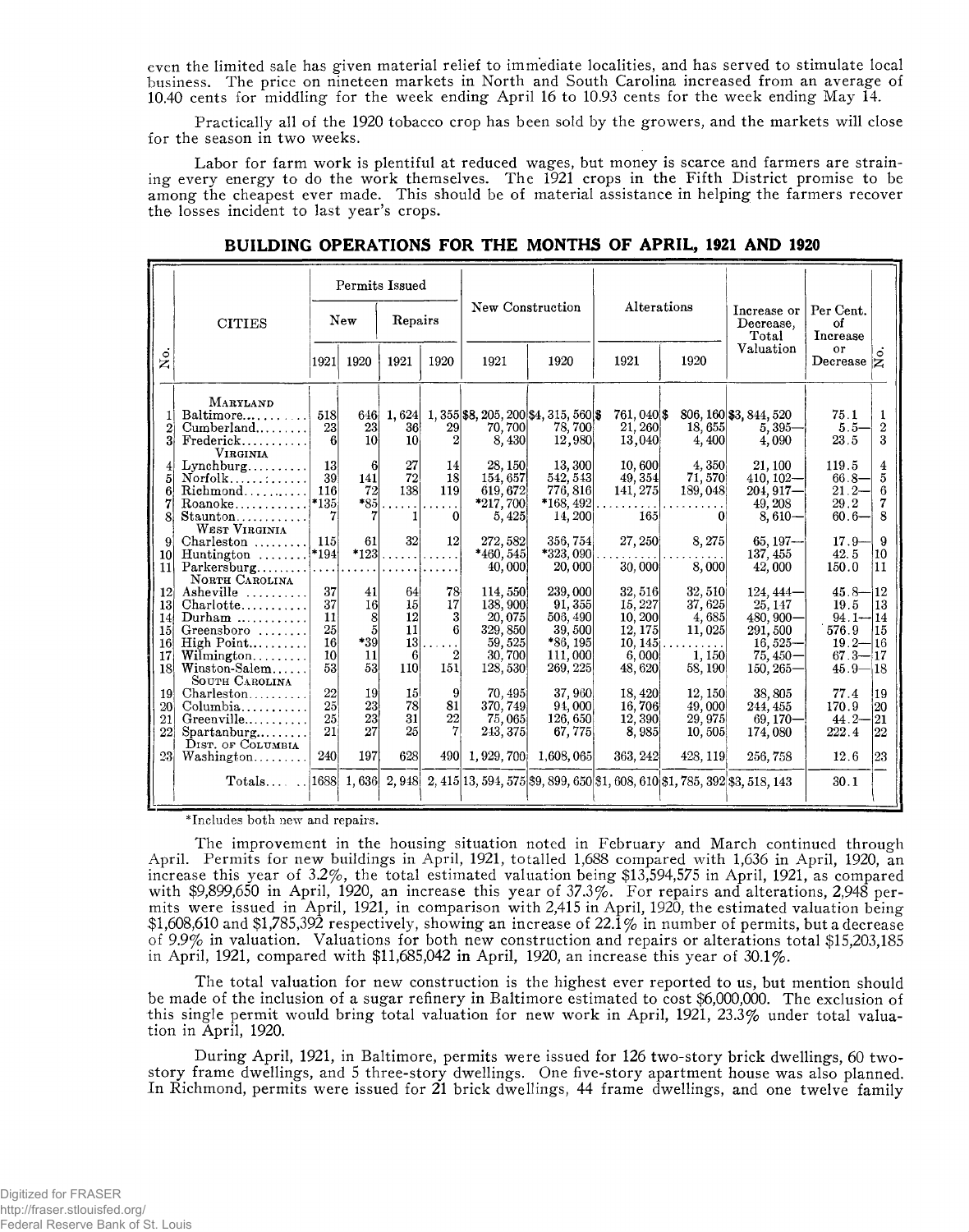apartment house. Lynchburg reports 6 new residences, Durham reports 11 small dwellings, and Wilmington reports 8 frame houses. With the exception of the apartment houses, practically all of the new dwellings are for the use of the owners, or for sale when completed, none of them being for rental purposes.

The housing situation in all cities in the District continues critical, and there has been no reduction in rents. On the other hand, tenants in some houses and apartments have been notified of intended advances when present leases expire.

|       |           |  |         | TOTAL NUMBER OF PERMITS FOR NEW CONSTRUCTION | 1919, 1920 and 1921 | IN TWENTY-THREE CITIES |      |      |              |     |       |
|-------|-----------|--|---------|----------------------------------------------|---------------------|------------------------|------|------|--------------|-----|-------|
| 2,500 |           |  |         |                                              |                     |                        |      |      | 1919 Permits |     |       |
| 2,300 |           |  |         |                                              |                     |                        |      |      | 1920 Permits |     | 2,400 |
| 2,100 |           |  |         |                                              |                     |                        |      |      | 1921 Permits |     | 2,200 |
| 1,900 |           |  |         |                                              |                     |                        |      |      |              |     | 2,000 |
| 1,700 |           |  |         |                                              |                     |                        |      |      |              |     | 1,800 |
| 1,500 |           |  |         |                                              |                     |                        | igig |      |              |     | 1,600 |
| 1,300 |           |  |         |                                              |                     |                        |      |      |              |     | 1,400 |
| 1,100 |           |  | $-1919$ |                                              |                     |                        |      |      |              |     | 1,200 |
| 900   | $.1920 -$ |  |         |                                              |                     | $-1920 -$              |      |      |              |     | 1,000 |
| 700   | -1921     |  |         |                                              |                     |                        |      |      |              |     | 800   |
| 500   |           |  |         |                                              |                     |                        |      |      |              | ∼~~ | 600   |
| 300   |           |  |         |                                              |                     |                        |      |      |              |     | 400   |
|       |           |  |         |                                              |                     |                        |      |      |              |     | 200   |
| 100   |           |  |         |                                              | June                |                        |      | Sept |              |     |       |

## **REPORT ON WHOLESALE TRADE**

| LINES SOLD                                                | Net Sales in April, 1921, Compared With       |                                                     |  |  |  |  |
|-----------------------------------------------------------|-----------------------------------------------|-----------------------------------------------------|--|--|--|--|
|                                                           | Sales in March, 1921                          | In April, 1920                                      |  |  |  |  |
| Groceries ----------------------------------<br>Furniture | $-6.4$<br>$-27.2$<br>$-21.4$<br>$-17$<br>54.8 | $-31.0$<br>$-39.1$<br>$-38.4$<br>$-22.7$<br>$-52.1$ |  |  |  |  |
| Total Averages                                            | $-15.8$                                       | $-35.3$                                             |  |  |  |  |

The figures above show losses in the dollar value of trade in all lines during April, 1921, in comparison with April, 1920, and in all lines except furniture in comparison with March, 1921. The sharp drop in April under March in dry goods and shoes is largely seasonal, most retailers having gotten in their spring and summer goods during March in time for the Easter trade.

The furniture trade is very spotty, some factories reporting fair business while others are doing practically nothing. Only a part of the factories in the district are running, and retailers appear to be keeping their stocks at a minimum.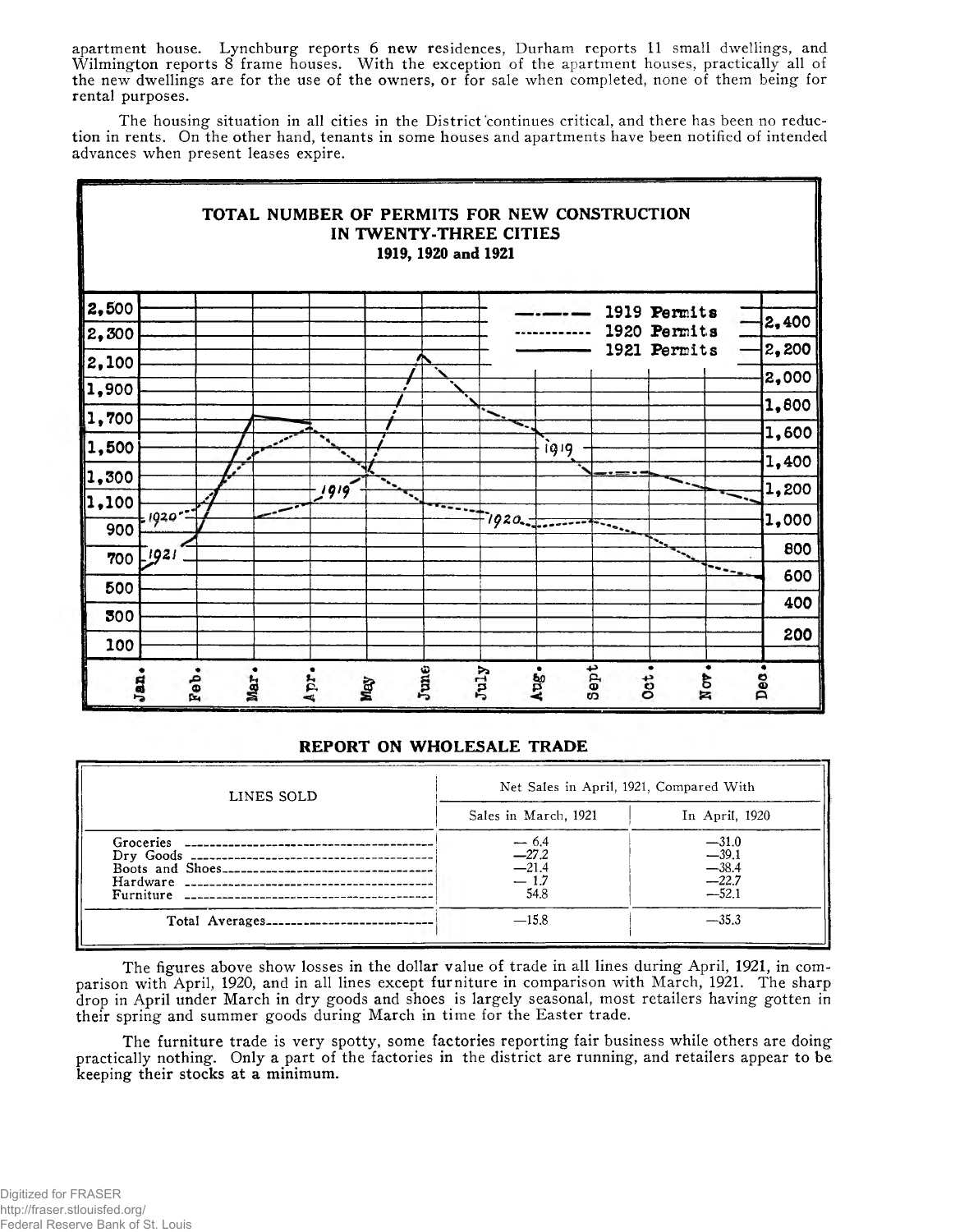Wholesale trade as a whole is made up of many small orders for immediate shipment, merchants still hesitating before placing substantial orders for future delivery, but the feeling in the trade is better and wholesalers are inclined to think that they have reached a price basis upon which both they and the retailers can and will ultimately operate to their mutual profit.

#### **FIGURES ON, RETAIL TRADE As Indicated By Reports from Twenty-Five Representative Department Stores for the Month of April, 1921**

|                                                                                                                                                                         | Baltimore | Richmond | Washington | <b>Other Cities</b> | District |
|-------------------------------------------------------------------------------------------------------------------------------------------------------------------------|-----------|----------|------------|---------------------|----------|
| Percentage increase (or decrease) in net<br>sales during April over or under sales<br>in April, 1920 ___________________________                                        | $6.8 -$   | 3.1      | 5.3        | 3.7                 | $0.7 -$  |
| Percentage increase in net sales from<br>January 1st through April 30, 1921, in<br>comparison with sales during the same<br>four months of $1920$ --------------------- | $0.6 -$   | 4.9      | 6.9        | 8.7                 | 3.6      |
| Percentage decrease in sales during Apr.,<br>$1921$ , under sales during March                                                                                          | $7.7 -$   | $10.5 -$ | $10.3 -$   | $6.5-$              | $8.7 -$  |
| Percentage decrease in stocks on hand at<br>the end of April, 1921, in comparison<br>with stocks on hand at the end of<br>April, 1920 -----------------------------     | $26.0-$   | $13.6-$  | $29.0 -$   | $23.3-$             | $25.8 -$ |
| Percentage increase in stocks on hand at<br>the end of April, 1920, in comparison<br>with stocks on hand at the end of                                                  | 3.6       | 4.3      | 5.7        | 3.0                 | 4.2      |
| Percentage of average stocks on hand<br>at the end of each month since January<br>1, 1921, to average monthly sales dur-<br>ing the same four months--------------      | 327.1     | 355.9    | 344.1      | 400.5               | 345.3    |
| Percentage of outstanding orders on Apr.<br>30, 1921, to total purchases of merchan-<br>dise (cost price) during the calendar                                           | 6.1       | 4.6      | 4.8        | 5.1                 | 5.4      |

**— Denotes decrease.**

For the first time in several years retail trade, as indicated by reports sent us by twenty-five department and general stores in the district, was less in dollar value during April than business done during the corresponding month of the previous year, the decrease amounting to seven-tenths of one per cent. Stores in Richmond, Washington and miscellaneous cities reported increases, but Baltimore averaged a 6.8% decrease, which brought the average for the entire district below the April, 1920, record. It should be borne in mind, however, that a small loss in dollar value of business done does not indicate a loss in actual volume of units sold, because present retail prices are considerably lower than they were a year ago. In total sales from January 1 through April 30, 1921, the district is 3.6% ahead of total sales made by the same stores during the first four months of 1920.

Sales in the twenty-five stores decreased 8.7% in April in comparison with sales during March, this being a natural and seasonal loss for the month following the Easter trade.

Stocks on hand are reported as 25.8% less than those on hand April 30, 1920, in dollar value, but 4.2% greater than those on hand at the close of March, 1921. The percentage of stocks on hand to net sales from January 1 through April 30, 1921, increased slightly during April, the average at the end of the month being 345.3% in comparison with 343.2% reported at the end of March.

Outstanding orders are approximately the same as at the close of March, both months showing 5.4% of total purchases for 1920 outstanding.